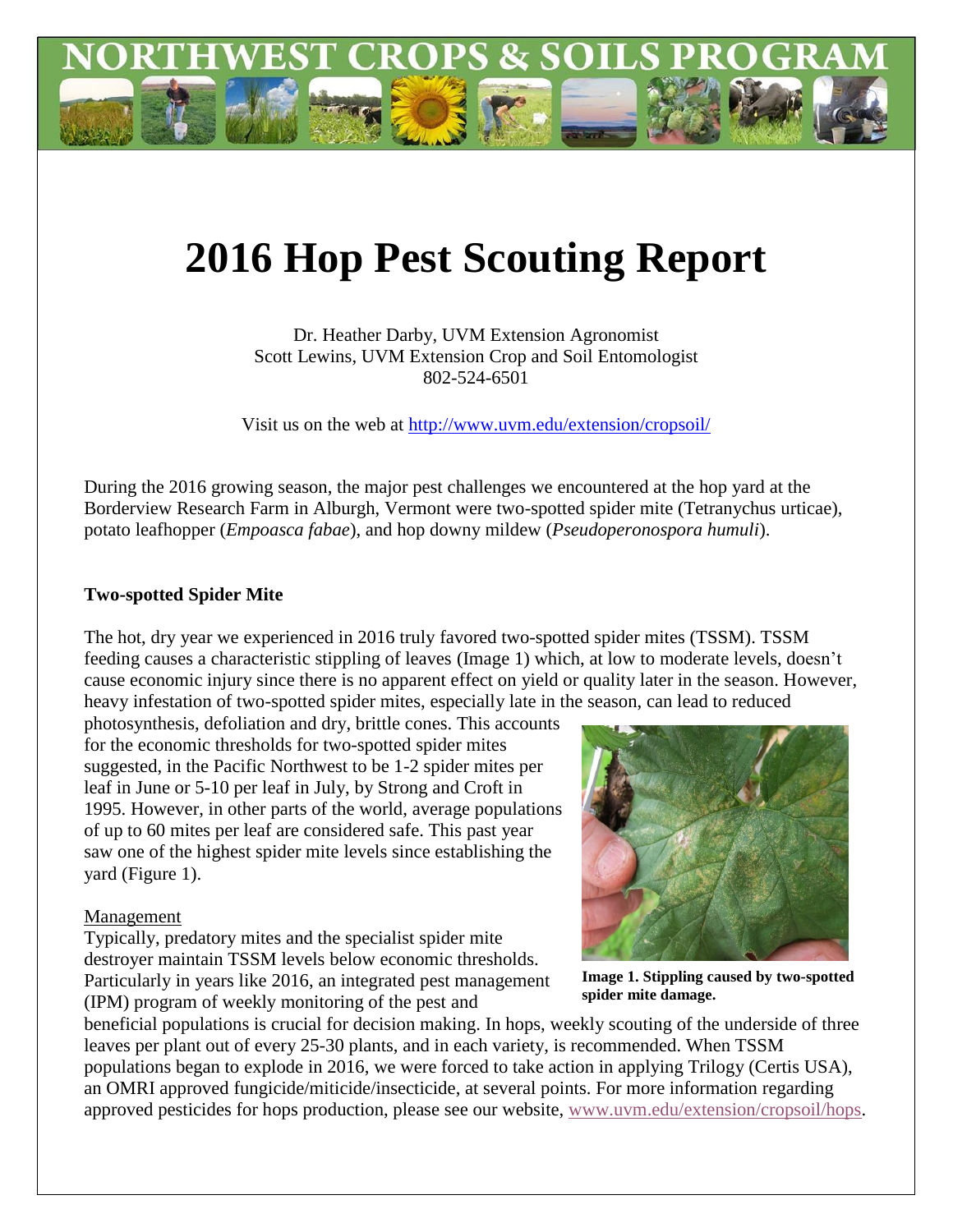Pesticide applications, particularly broad-spectrum insecticides and repeated application of sulfur, can exacerbate spider mite problems. Following an insecticide application, spider mite populations are generally quick to rebound, much quicker than natural enemies like spider mite destroyers. This allows spider mites to re-infest hop yards without any natural control.



**Figure 1. Number of Two-spotted spider-mites (TSSM), Potato Leafhoppers (PLH), and Hop Aphids (HA) found per leaf by variety, 2011-2016, Alburgh, VT.**

## **Potato Leafhopper**

Potato leafhoppers (PLH) often have a better year immediately following a warm winter like we experienced in 2015/2016. PLH blow in to Vermont from their overwintering habitat in southern states. The warmer the winter, the further north PLH are able to stay for the winter, which means they will have a shorter journey to Vermont in the spring. This combination of circumstances set the scene for the greatest number of PLH seen in our hop yard since the outset of our seven-year project (see Figure 1). These huge numbers of PLH, an average of 6 PLH per hop leaf throughout the season, lead to extensive PLH damage, called "hopperburn" (Image 2). Hopperburn is caused by an interaction between PLH feeding and plant responses, resulting in reduced photosynthesis and ultimately leaf necrosis.



**Image 2. Potato leafhopper damage (hopperburn) and nymphs (inset).**

#### Management

Populations of natural enemies including spiders, minute pirate bugs, lady beetles, predatory flies and parasitoid wasps remain high in our research hop yard. Reduced pesticide usage has enabled the natural enemy population to generally maintain low pest levels, but in years like 2016 the pest pressure was just too great for the natural enemies. Economic thresholds for potato leafhoppers in hops have not yet been determined. An in-depth literature review revealed that two leafhoppers per leaf may be economically damaging to hops, and 2016 saw levels much higher than that for a good part of the season.

Scouting for PLH is done in the same manner described above, making sure to scout all varieties in the hop yard; PLH appear to have feeding preferences for different varieties. It should be noted that first year plants are far more susceptible to potato leafhopper damage than older, more mature stands of hops.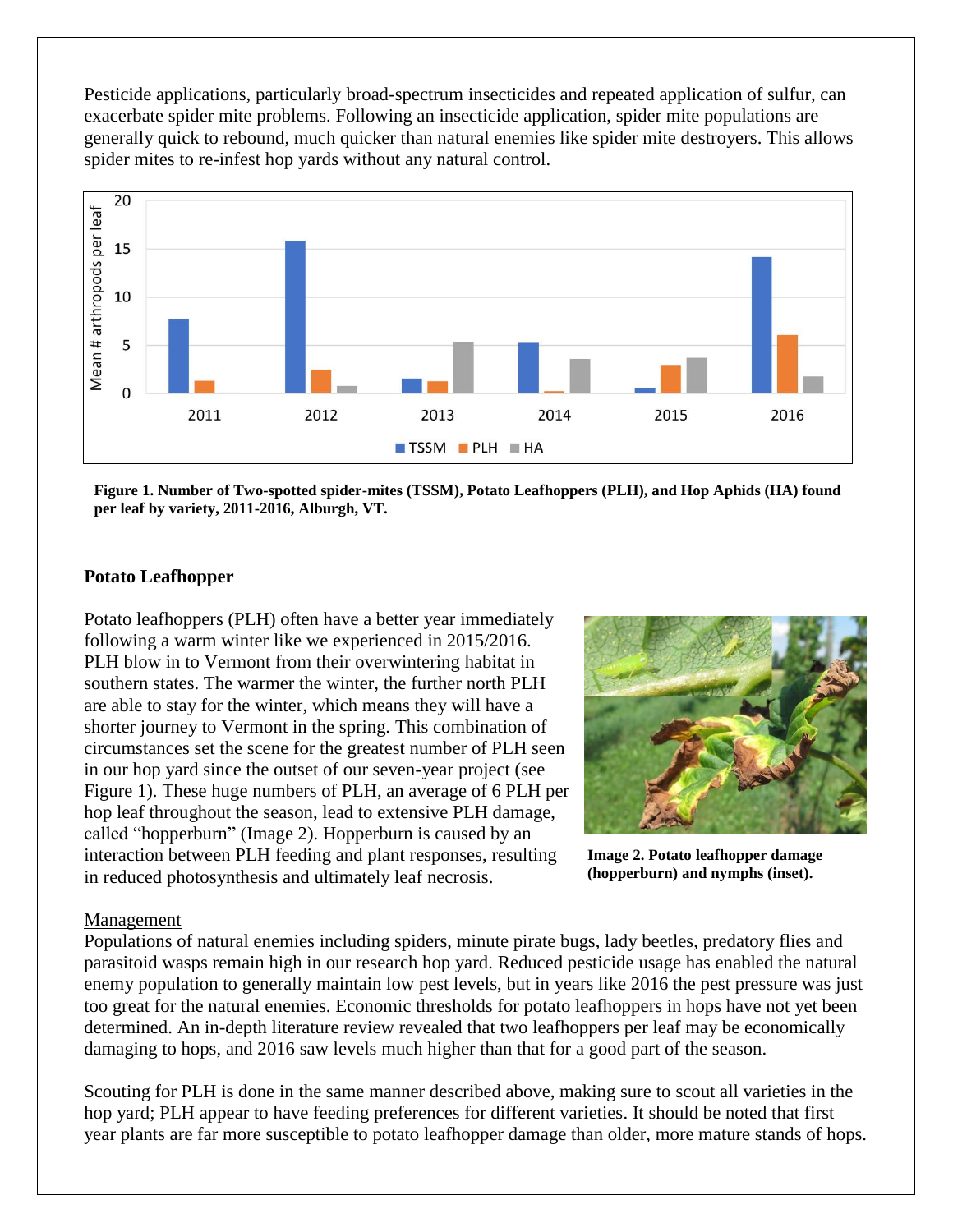Therefore, insecticide usage should be reserved for more susceptible varieties and younger plants. As always, pesticides used must be registered for use on hops in your state. Read and follow pesticide labels carefully. And remember, broad-spectrum insecticides kill natural predators and often lead to secondary outbreaks of other pests such as two-spotted spider mites.

# **Hop Downy Mildew**

Hop downy mildew is prevalent in most, if not all, hop yards in the Northeast. The pathogen has been systemic in our research hop yard in Alburgh since 2012. During the 2016 growing season, we documented the presence of disease on a number of basal and aerial spikes in addition to assessing the severity of new infection on hop leaves during the growing season and cones at harvest.

# Management.

It is possible to manage downy mildew in our region; however, management does require a multipronged approach which includes crowning, meticulous forecasting, fungicide applications, and removal of infected plant material.

Crowning—the removal of the first flush of hop growth—is used as an early season preventative measure against downy mildew. It is implemented in early spring when it is almost guaranteed that the environment is habitable (cool and wet) for the spread of downy mildew spores. We didn't crown the variety trial in 2016 due to equipment limitations, but we did continue crowning in a section of the hop yard that was set aside to study the effects of crowning (for more information see our 2016 Hop Crowing Trial).

Fungicide applications are a must in order to produce high quality hops in our region, so we continually monitoring the temperature and humidity to predict favorable downy mildew conditions accurately for our area. We calculated the number of days that had ideal downy mildew conditions using a Pacific Northwest forecasting model based on temperature and humidity, (Gent et al. 2010) (Figure 2). The model was calculated using data from a nearby weather station in Chazy, NY. 2016 saw the second fewest number of days with likely infection seen since 2012; 28 of the 183 days between 1-Apr 2016 and 30-Sep 2016 exhibited conditions considered likely for downy mildew infection.



**Figure 2. Number of risk units, (Gent et al. 2010), Chazy, NY, 2016.** The red line at 500 risk units indicates an increased likelihood of downy mildew infection.